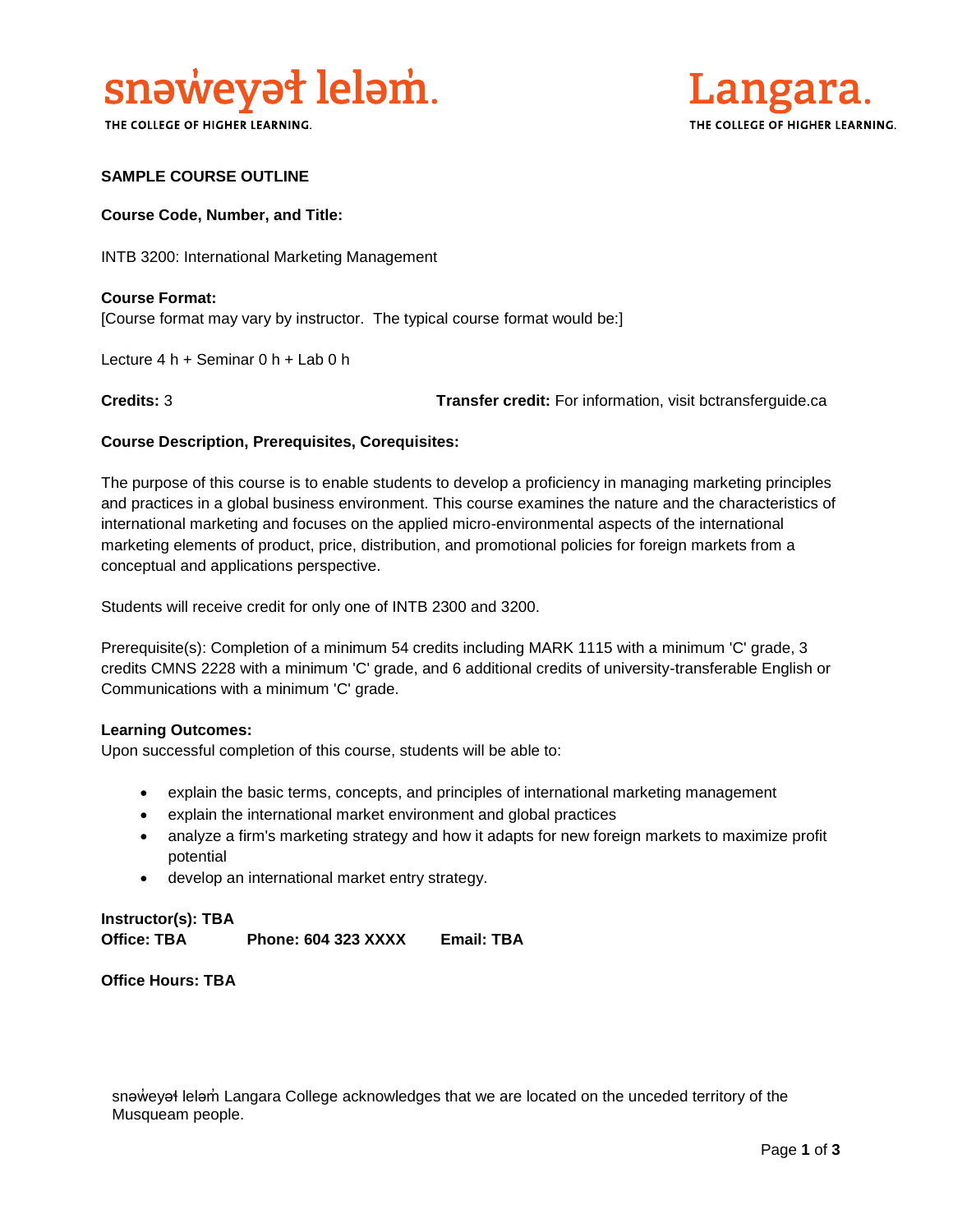# snaweyał lelam.

THE COLLEGE OF HIGHER LEARNING.



#### **Textbook and Course Materials:**

[Textbook selection may vary by instructor. An example of texts and course materials for this course might be:}

Czinkota, Michael. "International Marketing", 10<sup>th</sup> edition. Cengage Learning. 2012.

Note: *This course may use an electronic (online) instructional resource that is located outside of Canada for mandatory graded class work. You may be required to enter personal information, such as your name and email address, to log in to this resource. This means that your personal information could be stored on servers located outside of Canada and may be accessed by U.S. authorities, subject to federal laws. Where possible, you may log in with an email pseudonym as long as you provide the pseudonym to me so I can identify you when reviewing your class work.* 

**Assessments and Weighting: Final Exam** 25% **Other Assessments % (An example of other assessments might be:) %**

Midterm exam (2): 30% Project: 30% Other: 15%

#### **Grading System:** Letter grade

Specific grading schemes will be detailed in each course section outline.

#### **Topics Covered:**

[Topics covered may vary by instructor. An example of topics covered might be:]

| Week | Topic                                                                         |
|------|-------------------------------------------------------------------------------|
|      | Introduction to International Marketing. Marketing in a multilateral trade    |
|      | environment.                                                                  |
|      |                                                                               |
| 2    | The global economic-trade environment.                                        |
|      |                                                                               |
| 3    | The social, cultural, political and legal environments                        |
| 4    | Marketing research in global markets. Managing secondary and primary research |
|      | in international markets. Determining target markets and market potential.    |
|      |                                                                               |
| 5    | Segmentation, targeting, and positioning. Managing competitive advantage in   |
|      | multiple markets.                                                             |
|      |                                                                               |

*This generic outline is for planning purposes only.*